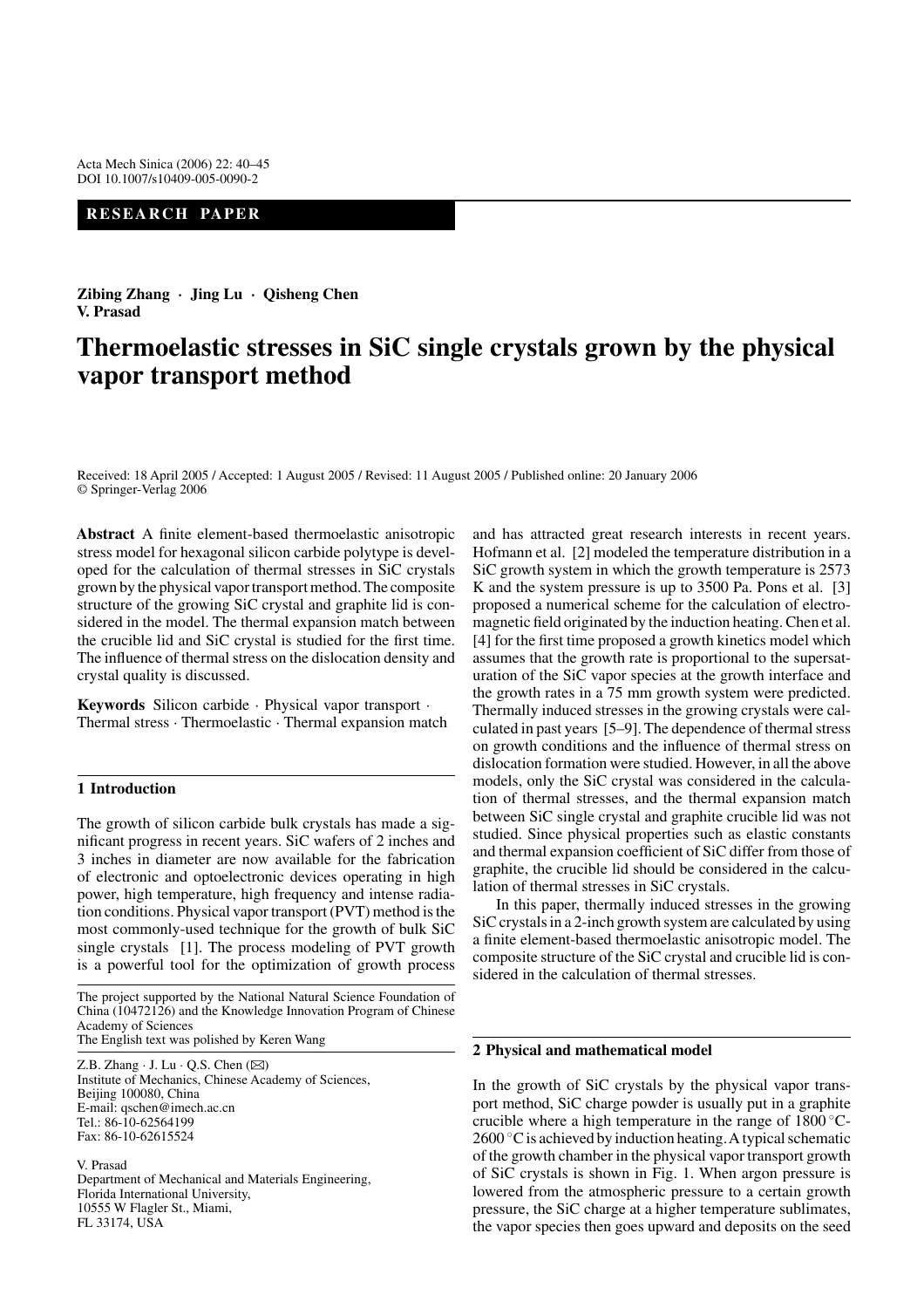

**Fig. 1** Schematic of the growth chamber in the PVT growth of SiC crystals

with a lower temperature to form a SiC crystal. Due to nonuniformity of temperature distribution in the SiC crystal, thermal stresses are induced, which can cause plastic deformation and generation of dislocation during the growth process. Therefore it is very important to calculate the thermal stress distribution in the SiC bulk crystal in order to understand the mechanism of defect formation such as cracks, micropipes, dislocations and residual stresses. Since geometry and temperature distribution are axisymmetric, and 4H/6H-SiC is isotropic in the basal  $(00 01)$  plane, the thermal stress distribution can be considered as axisymmetric. By setting the zaxis of the coordinate system parallel to the crystallographic c-axis with  $z = 0$  at the top of crucible lid (see Fig. 1), only the normal stress components  $\sigma_{rr}$ ,  $\sigma_{\phi\phi}$ ,  $\sigma_{zz}$  and shear stress component  $\tau_{rz}$  need to be considered with  $\tau_{r\phi} = \tau_{z\phi} = 0$ . For the calculation of thermal stresses, the following equilibrium equations are used for the composite structure of SiC crystal and crucible lid:

$$
\frac{1}{r}\frac{\partial}{\partial r}(r\sigma_{rr}) + \frac{\partial \tau_{rz}}{\partial z} - \frac{\sigma_{\phi\phi}}{r} = 0, \tag{1}
$$

$$
\frac{1}{r}\frac{\partial}{\partial r}(r\tau_{rz}) + \frac{\partial \sigma_{zz}}{\partial z} = 0.
$$
 (2)

The constitutive relation for a thermoelastic anisotropic body is taken as [10]



**Fig. 2** Curve fitting of the thermal expansion coefficient-temperature relation for SiC crystal

$$
\begin{Bmatrix}\n\sigma_{rr} \\
\sigma_{\phi\phi} \\
\sigma_{zz} \\
\tau_{rz}\n\end{Bmatrix} = \begin{bmatrix}\nc_{11} & c_{12} & c_{13} & 0 \\
c_{12} & c_{22} & c_{23} & 0 \\
c_{13} & c_{23} & c_{33} & 0 \\
0 & 0 & 0 & c_{44}\n\end{bmatrix}
$$
\n
$$
\times \begin{Bmatrix}\n\varepsilon_{rr} - \alpha_r(T - T_{\text{ref}}) \\
\varepsilon_{\phi\phi} - \alpha_{\phi}(T - T_{\text{ref}}) \\
\varepsilon_{zz} - \alpha_z(T - T_{\text{ref}})\n\end{Bmatrix}.
$$
\n(3)

In the above equation,  $\varepsilon_{rr}$ ,  $\varepsilon_{\phi\phi}$ ,  $\varepsilon_{zz}$ , and  $\gamma_{rz}$  are the strain components.  $c_{ij}$  the elastic constants.  $\alpha_r$ ,  $\alpha_{\phi}$ ,  $\alpha_{\bar{z}}$  the thermal expansion coefficients in the  $r$ ,  $\phi$  and z directions, respectively; and  $T_{ref}$  is the reference temperature. The strains are defined as

$$
\varepsilon_{rr} = \frac{\partial u}{\partial r},
$$
  
\n
$$
\varepsilon_{\phi\phi} = \frac{u}{r},
$$
  
\n
$$
\varepsilon_{zz} = \frac{\partial w}{\partial z},
$$
  
\n
$$
\varepsilon_{rz} = \frac{\partial u}{\partial z} + \frac{\partial w}{\partial r},
$$
\n(4)

where  $u$  and  $w$  are the displacements in the radial and axial directions, respectively.

On the top of the crucible lid, it is assumed that the lid is bound to the graphite susceptor. The corresponding boundary conditions for Eqs.(1) and (2) are

$$
u = w = 0, \quad \text{at } z = 0. \tag{5}
$$

If the graphite lid is not bound to the susceptor, the boundary conditions on the top of the lid can also be assumed as

$$
u = w = 0
$$
, at  $r = 0$  and  $z = 0$ . (6)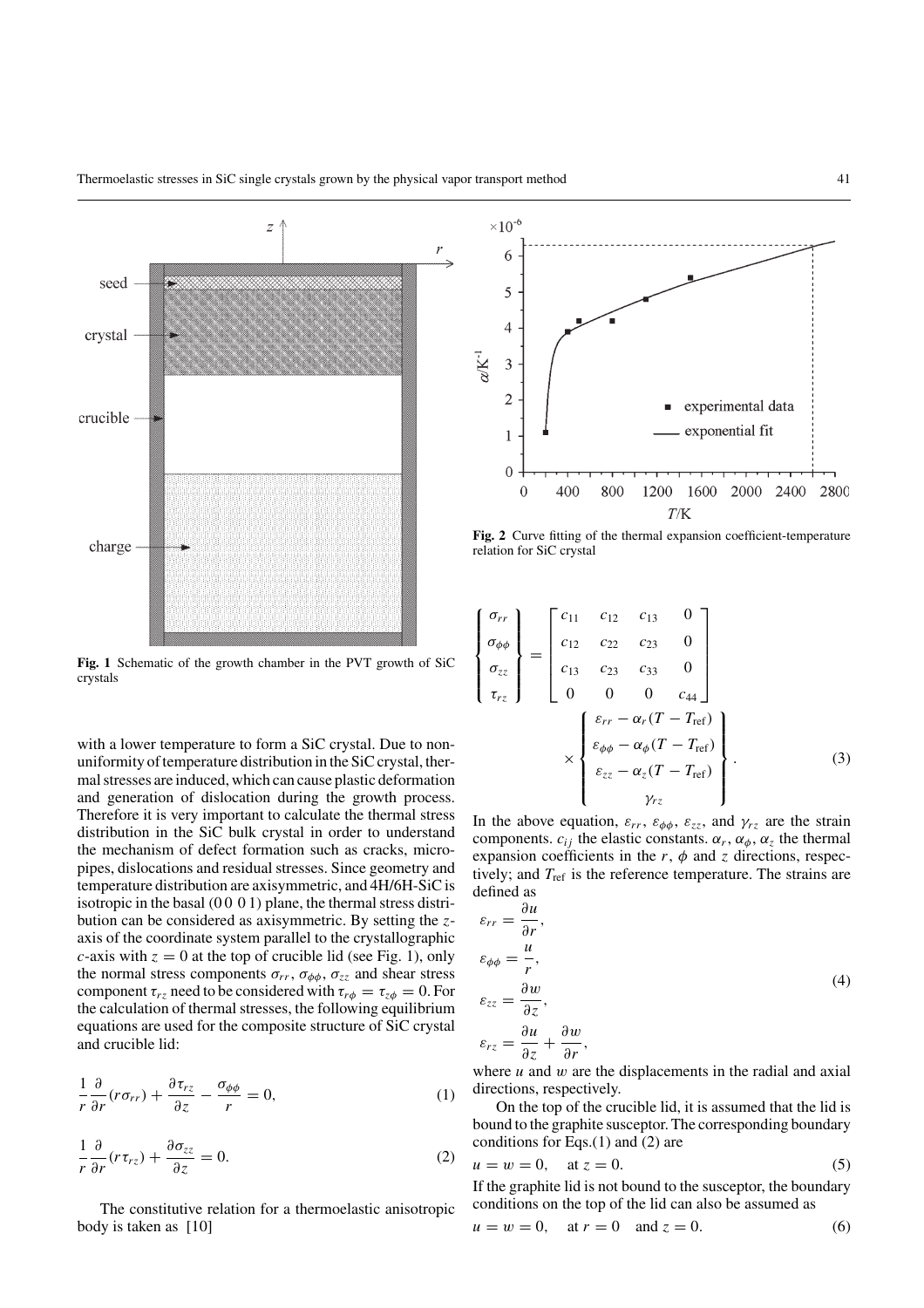

**Fig. 3** Temperature distribution in the crucible lid and growing SiC crystal,  $z/R = 0 - 0.1$  for crucible lid,  $z/R = -0.1 - 1.1$  for silicon carbide

However, the stress distribution in the crystal will not change much by using boundary conditions (6) instead of boundary conditions (5). So we use boundary conditions (5) in our calculation of stresses.

At the central axis, the axisymmetric conditions are assumed,

$$
u = 0, \quad \frac{\partial w}{\partial r} = 0, \quad \text{at } r = 0. \tag{7}
$$

The growing interface and side surface of SiC crystal are considered as free of traction, that is,

$$
\sigma \cdot n = 0, \quad \text{at } z = -H \quad \text{or } r = R,
$$
 (8)

where  $H$  and  $R$  are the height and radius of the crystal, respectively. At the crystal/lid interface, it is assumed that the two components are bound together during the growth, and no boundary conditions are set at the interface in the calculation.

As hexagonal crystals are isotropic in the basal (0001) plane,  $c_{11} = c_{22}$ ,  $c_{13} = c_{23}$  in Eq.(3) and there are only five independent elastic constants. Since there are no experimental data with respect to elastic constants of SiC single crystal at high temperatures available, elastic constants at room temperature are used in our calculation,  $c_{11} = 501 \pm 4$  GPa,  $c_{33} = 553 \pm 4$  GPa,  $c_{44} = 163 \pm 4$  GPa,  $c_{12} = 111 \pm 5$  GPa,  $c_{13} = 52 \pm 9$  GPa [11]. It is necessary to measure the elastic constants of SiC at high temperatures in future. As a firstorder approximation, we assume that the elastic constants of SiC at high temperature are the same as those at room temperature. By extrapolating the experimental data of  $\alpha$  of SiC in the temperature range of 200-1 500 K (see Fig. 2), the  $\alpha$ -T relationship can be approximately expressed as

$$
\alpha = A_1 e^{-T/T_1} + A_2 e^{-T/T_2} + A_3 e^{-T/T_3} + \alpha_0, \tag{9}
$$

where  $A_1 = -5.54 \times 10^{-6}$ ,  $T_1 = 3358.8$ ,  $A_2 = -1.39 \times$  $10^{-4}$ ,  $T_2 = 42.3$ ,  $A_3 = -1.39 \times 10^{-4}$ ,  $T_3 = 42.3$ ,  $\alpha_0 =$ 8.83 × 10<sup>-6</sup>. Accordingly, we can estimate that  $\alpha_r = \alpha_\phi =$  $\alpha_z \approx 6.3 \times 10^{-6} \,\mathrm{K}^{-1}$  at 2600 K.

The following physical properties of graphite are taken from Ref. [13],  $\alpha_r = \alpha_\phi = 0.95 \times 10^{-6} K^{-1}$ ,  $\alpha_z = 28.09 \times$  $10^{-6}K^{-1}$  in the temperature range of 1 000 °C-1 800 °C,  $c_{11} =$ 1 060 GPa,  $c_{12} = 180$  GPa,  $c_{13} = 15$  GPa,  $c_{33} = 36.5$  GPa,  $c_{44} = 4.5$  GPa at room temperature. We again assume that the elastic constants of graphite at high temperatures are the same as those at room temperature.

For the thermal stress calculation, a finite element scheme is developed in which eight-node quadrilateral elements are used for the discretization.

### **3 Results and discussions**

For the calculation of electromagnetic field and temperature field in the growth system, we use an in-house built numerical code [4]. Figure 3 shows the temperature distribution in the composite structure of the growing SiC crystal and crucible lid. It can be seen that the axial temperature gradient in the crucible lid, which is on the top of the crystal, is greater than that in the SiC crystal. This is due to the fact that graphite has a lower thermal conductivity (about  $29 W/(m \cdot K)$ ) than that of SiC single crystal (about 55 W/(m·K)) at temperature of 2 700 K. The positive temperature gradient in the radial direction ensures the expansion of the SiC crystal. The non-uniformity of the temperature field is the main cause of thermal stresses in the growing crystal.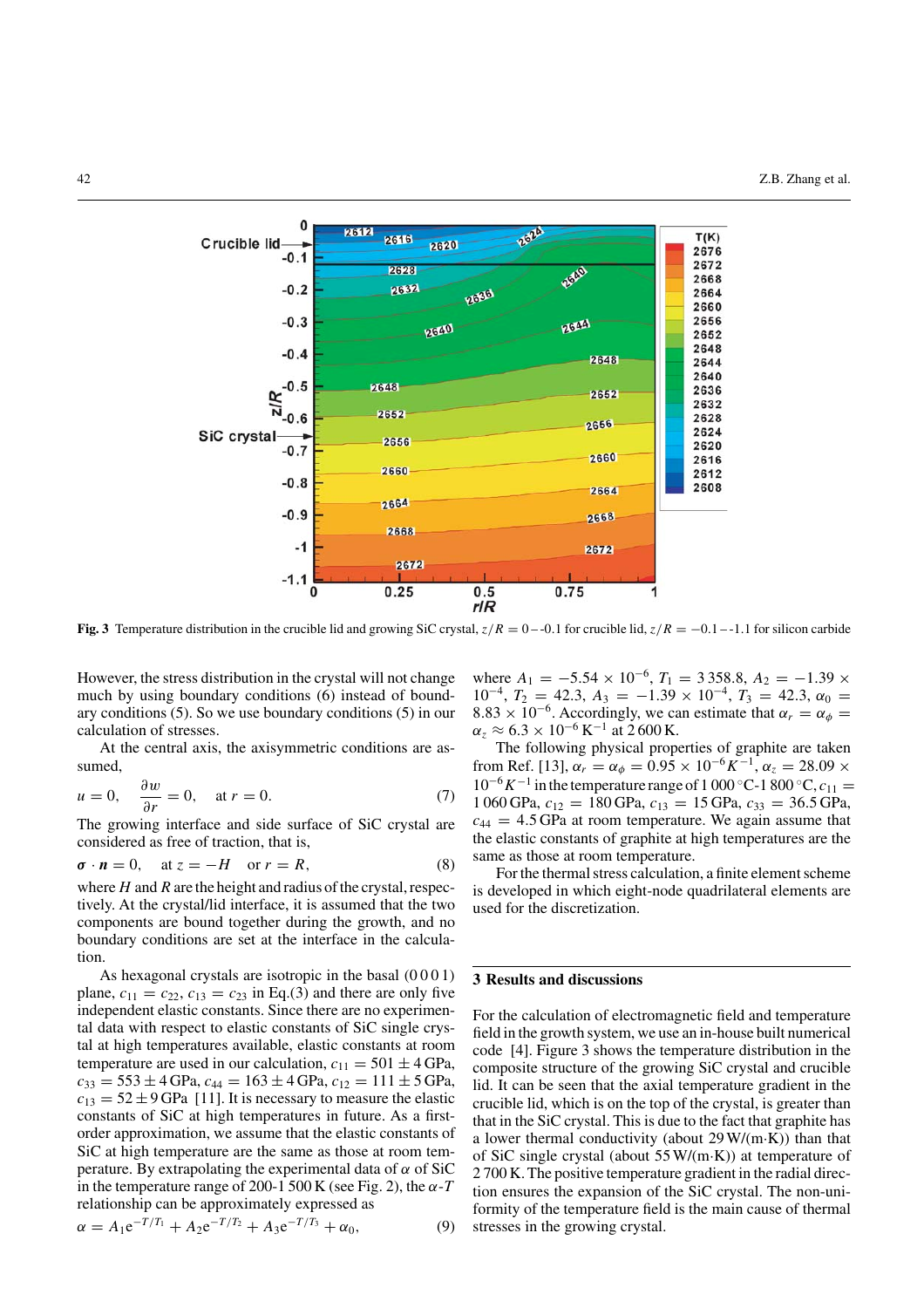

**Fig. 4** Thermal stress distribution in the crucible lid and growing SiC crystal,  $z/R = 0-0.1$  for crucible lid,  $z/R = -0.1-1.1$  for silicon carbide. (a)  $\sigma_{rr}$ , (b) $\sigma_{\phi\phi}$ , (c) $\sigma_{zz}$ , (d) shear stress  $\tau_{rz}$ 

Figure 4(a) shows the distribution of stress component  $\sigma_{rr}$ in the composite structure of the SiC crystal and crucible lid. It can be seen that the maximum  $\sigma_{rr}$  in the crucible lid (about 1.4 GPa) is much higher than that in the SiC crystal (about 750 MPa). This is due to the difference of the product of thermal expansion coefficient  $\alpha_r$  and elastic constant  $c_{11}$  between the crucible lid and SiC crystal. The thermal expansion coefficients  $\alpha_r$  are about  $0.95 \times 10^{-6}$  K<sup>-1</sup> and  $6.3 \times 10^{-6}$  K<sup>-1</sup> for graphite and SiC crystal at 2 600 K, respectively, while the elastic constants at room temperature  $c_{11}$  are 501 GPa and 1 060 GPa, respectively.

Figure 4(b) gives the distribution of  $\sigma_{\phi\phi}$ , which shows a similar distribution pattern as  $\sigma_{rr}$ . They are both tensile stresses in the region near the seed and gradually change to compressive stresses toward the growth front. From Figs. 4(a) and 4(b) we can also see that the axial variations of these two stress components are larger than the radial ones. The maximum  $\sigma_{\phi\phi}$  in the SiC crystal is about 600 MPa and occurs near the graphite lid.

Figure 4(c) shows that  $\sigma_{zz}$  is tensile in the region near the symmetry axis, and compressive in the region near the crystal periphery. It is shown that the maximum absolute values of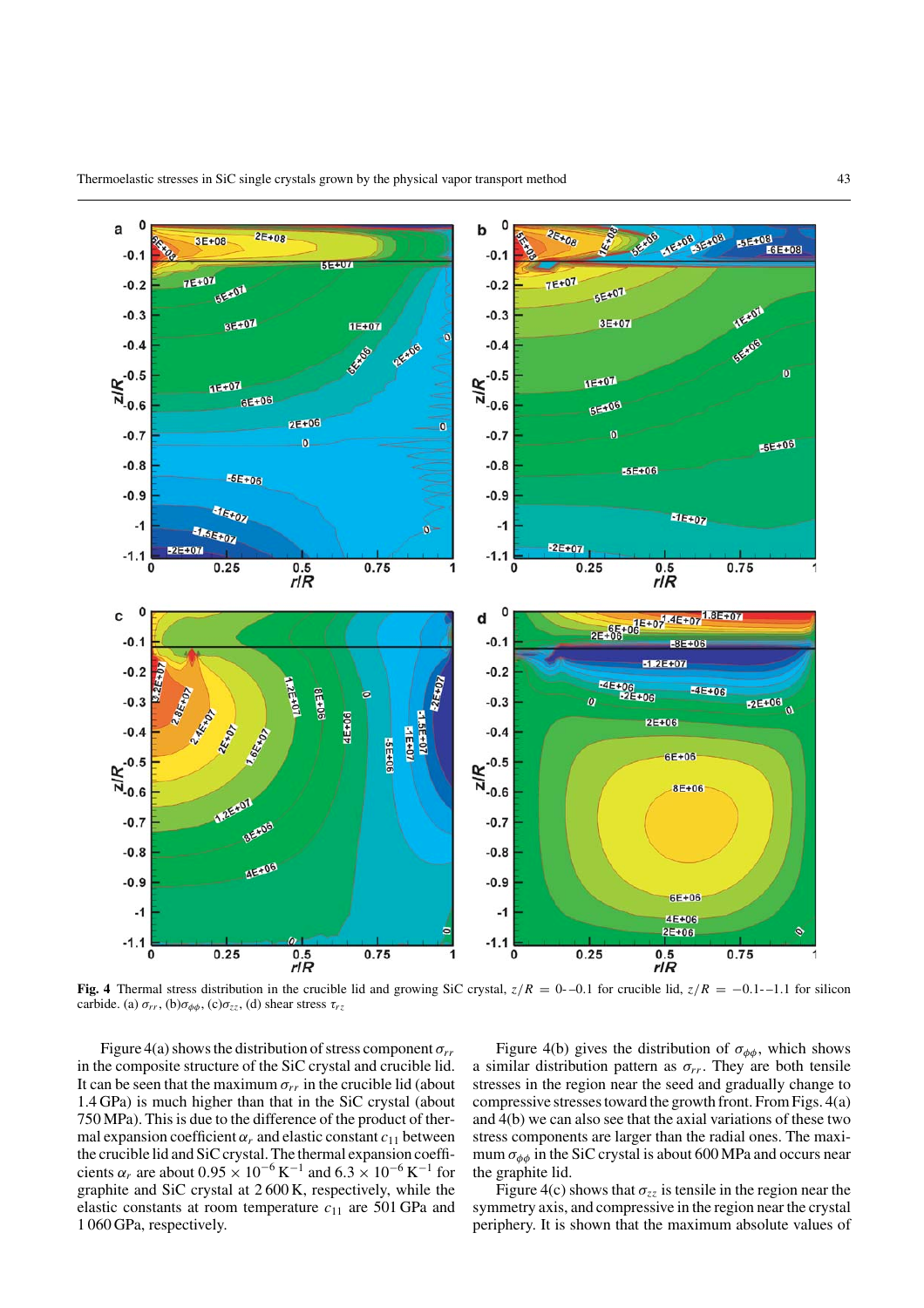

**Fig. 5** The distribution of von Mises stress  $\sigma_{\text{Mises}}$  in the crucible lid and growing SiC crystal,  $z/R = 0 - 0.1$  for crucible lid,  $z/R = -0.1 - 1.1$ for silicon carbide

 $\sigma_{zz}$  are near the symmetry axis and at the crystal periphery. The radial variations of this stress component are much larger than the axial ones.

From Fig. 4(d) we can see that the sign of shear stress is positive in the graphite lid and changes to negative in the upper region of SiC, and then gradually changes to positive toward the middle region of SiC crystal. The maximum absolute value of shear stress in the crystal (about 20 MPa) occurs near the crucible lid. However, this value is much smaller than the maximum normal stress components  $\sigma_{rr}$  and  $\sigma_{\phi\phi}$ .

From Figs. 4(a)–4(d) we can see that both the distribution pattern and maximum stresses obtained by our new model are quite different from those given in Refs. [8,9,14]. In those references, the thermal expansion match between the SiC single crystal and graphite lid has not been considered in their thermal stress models. It is obvious that the thermal expansion mismatch between the crucible and SiC single crystal can significantly influence the distributions of thermal stresses in the growing SiC crystal.

According to the theory of Jordan et al. [8], it is assumed that dislocations are formed when the resolved shear stress,  $\sigma_{RS}$ , on a primary slip system exceeds the critical resolved shear stress,  $\sigma_{CRS}$ , and that dislocation density N is proportional to the difference between the resolved shear stress and the critical resolved shear stress on the slip plane, i. e.  $N \propto (|\sigma_{RS}| - \sigma_{CRS})$ . For 4H/6H SiC with hexagonal structure, gliding can occur in the basal  $(0001)$  plane [14,15], and the shear stress component,  $\tau_{rz}$ , and the von Mises stress are usually used as the resolved shear stress [2–8]. Here the von Mises stress is defined by

 $\sigma_{\text{Mises}}$ 

$$
= \sqrt{\frac{1}{2}[(\sigma_{zz} - \sigma_{rr})^2 + (\sigma_{zz} - \sigma_{\phi\phi})^2 + (\sigma_{\phi\phi} - \sigma_{rr})^2 + 6\tau_{rz}^2]}.
$$
\n(10)

The distribution of von Mises stress is shown in Fig. 5. The axial variations of von Mises stress are higher than those in the radial directions.The maximum von Mises stress (about 600 MPa) in the crystal occurs in this region near the lid. While in the region near the axis and growth front, the magnitude of von Mises stress is relatively low. From Fig. 5 we can see that the maximum von Mises stress in the crystal significantly exceeds the critical resolved shear stress of less than 1 MPa at  $2200\degree$ C-2500 $\degree$ C [5], so the plastic deformation and dislocation formation will take place in the crystal. The high von Mises stress in the region near the graphite lid will cause a relatively high dislocation density in the crystal near the graphite lid. However, it should be noted that the generation and multiplication of dislocations in the SiC crystal are non-linear functions of thermal stress and time [5]. The linear elastic model is only a qualitative description of thermal stresses.

#### **4 Conclusion**

Thermal stress distribution in the composite structure of the SiC single crystal and crucible lid is calculated using a finite element-based thermoelastic anisotropic model. The composite structure of the SiC crystal and crucible lid and thermal expansion match are considered in the thermal stress model for the first time. It is shown that the crucible lid has a great influence on the distribution of the thermal stress in the SiC crystal. Since the crucible lid and SiC crystal are bound together during the growth, the thermal stresses calculated by considering both the lid and crystal are more accurate than those obtained when only the crystal is considered. The predicted resolved shear stresses are much higher than the critical resolved shear stress of about 1 MPa. This implies that plastic deformation and dislocation formation will occur in the growing crystals. Our results show that in the region near the crucible lid, the crystal has a relative high dislocation density. However, it should be noted that the present linear elastic model is just a qualitative description of the thermal stresses. More studies on the plastic deformation and multiplication of dislocations in the growth of SiC crystals will be performed in future.

#### **References**

- 1. Chen, Q.S., Prasad, V., Zhang, H., Dudley, M.: Silicon carbide crystals — Part II: Process physics and modeling. In: K. Byrappa, T. Ohachi (eds.) Crystal Growth Technology, William Andrew/Springer-Verlag, 2003
- 2. Hofmann, D., Heinze, M., Winnacker, A., Durst, F., Kadinski, L., Kaufmann, P., Makarov, Y., Schäfer, M.: On the sublimation growth of SiC bulk crystals: development of a numerical process model. J. Cryst. Growth, **146**, 214–219 (1995)